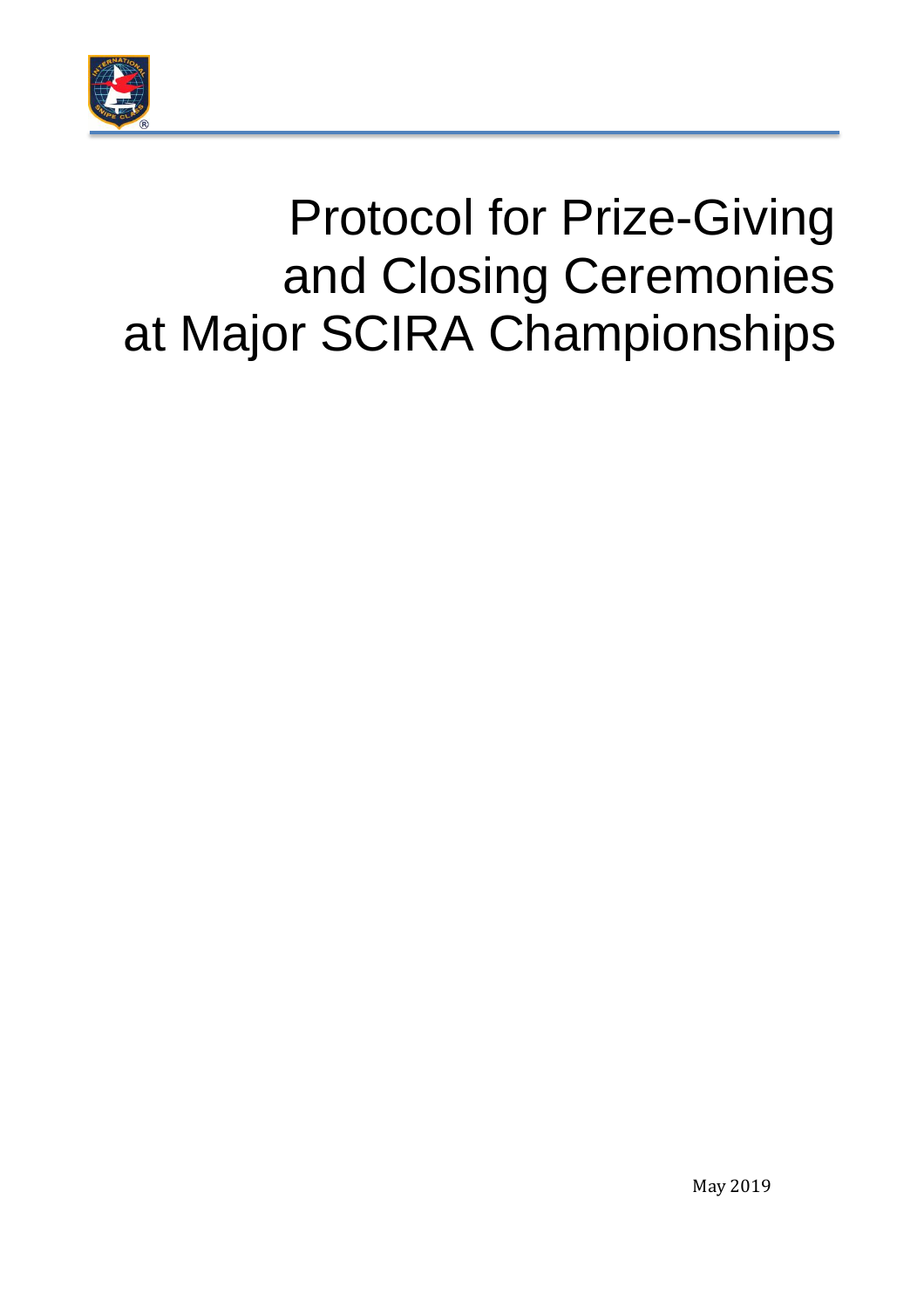

## **INTRODUCTION**

Prizegivings are special events that left a strong mark on our memory. There is a lot of tradition associated to these events, where old, famous and coveted trophies are awarded.

These moments are special and solemn and cannot be debased: we must honor the winners of yesterday and those of today.

To ensure consistency at all SCIRA major event ceremonies, and guarantee that minimum standards of dignity and protocol are adhered to, a standard format for Awards Ceremonies at SCIRA major events has been agreed.

Check with the SCIRA office for official perpetual trophies, description, etc.

The standard SCIRA prize-giving ceremony format is described below.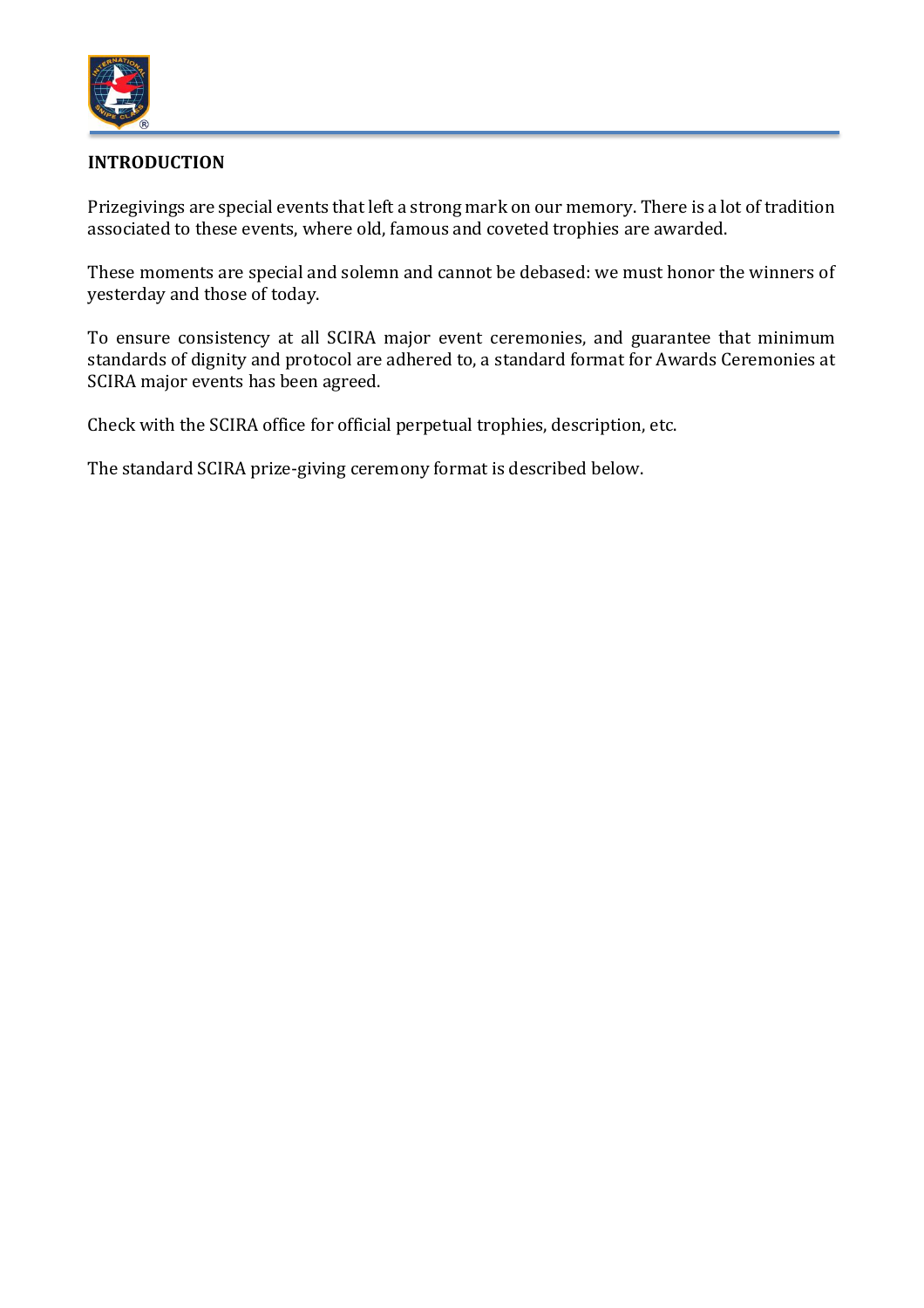

#### **PRIZE-GIVING CEREMONY GUIDELINES**

- This event should preferably be conducted in a large space outside or inside (in this case the space must be sufficiently illuminated). The stage and the podium must be easily visible to spectators and other competitors. If an outdoor ceremony is planned, an indoor alternative in case of rain or bad weather must be planned. If the space is very large, there must be a sound system with microphones and speakers (properly tested before the ceremony).
- The dignity of the ceremony must be kept in mind. Athletes must be properly dressed, avoiding sailing clothes, speedos, flip-flops, etc and refrain from carrying sponsor material and other paraphernalia, such as non-national flags to the podium. The award presenters and the escorts from the ceremony staff shall also be properly dressed. All competitors are expected to attend the awards ceremonies. Only athletes receiving medals and trophies shall be permitted on the podium. During the awards ceremony lotteries, prize draws and bingos must be avoided.
- Possibly all movements to and from the podium by both the athletes and the presenters shall be led by escorts from the ceremony staff.
- The awards podium and the flag poles shall be prepared in advance. The podium and the flagpoles must be of different heights, with the highest in the centre for the gold medal winner, and two lower ones to the left and right as seen from the spectators for the 2nd and 3rd placed competitors or teams.
- All anthems to be played will be checked prior to the ceremony for accuracy and quality. All flags to be raised will be checked for accuracy and size.
- The announcer must be able to announce clearly in English and must also be capable of pronouncing even difficult names correctly. He/she shall start the proceedings by stating that the prize-giving ceremony of the official name of the event will start.
- Speeches : There might be a few speeches, i.e. from the event organiser, local authorities, etc. These speeches must be not more than2-3 minutes in length and even shorter if translation is required. The mayor of the event city or another politician shall speak first, then the representative for the organiser (President/Commodore of the club), the Fleet Captain and/or the National Secretary of the hosting country, finally the SCIRA representative (if there are both the European or WH&O General Secretary and the Commodore, the Commodore speaks last).
- Gifts to the organizers made by the SCIRA officers are given during the speeches.
- It is advisable to prepare a list with the speeches with a timetable.
- The announcer shall then announce the category/trophy where awards will be given. The climax must be guaranteed: first the less important prizes must be awarded, then the most important one.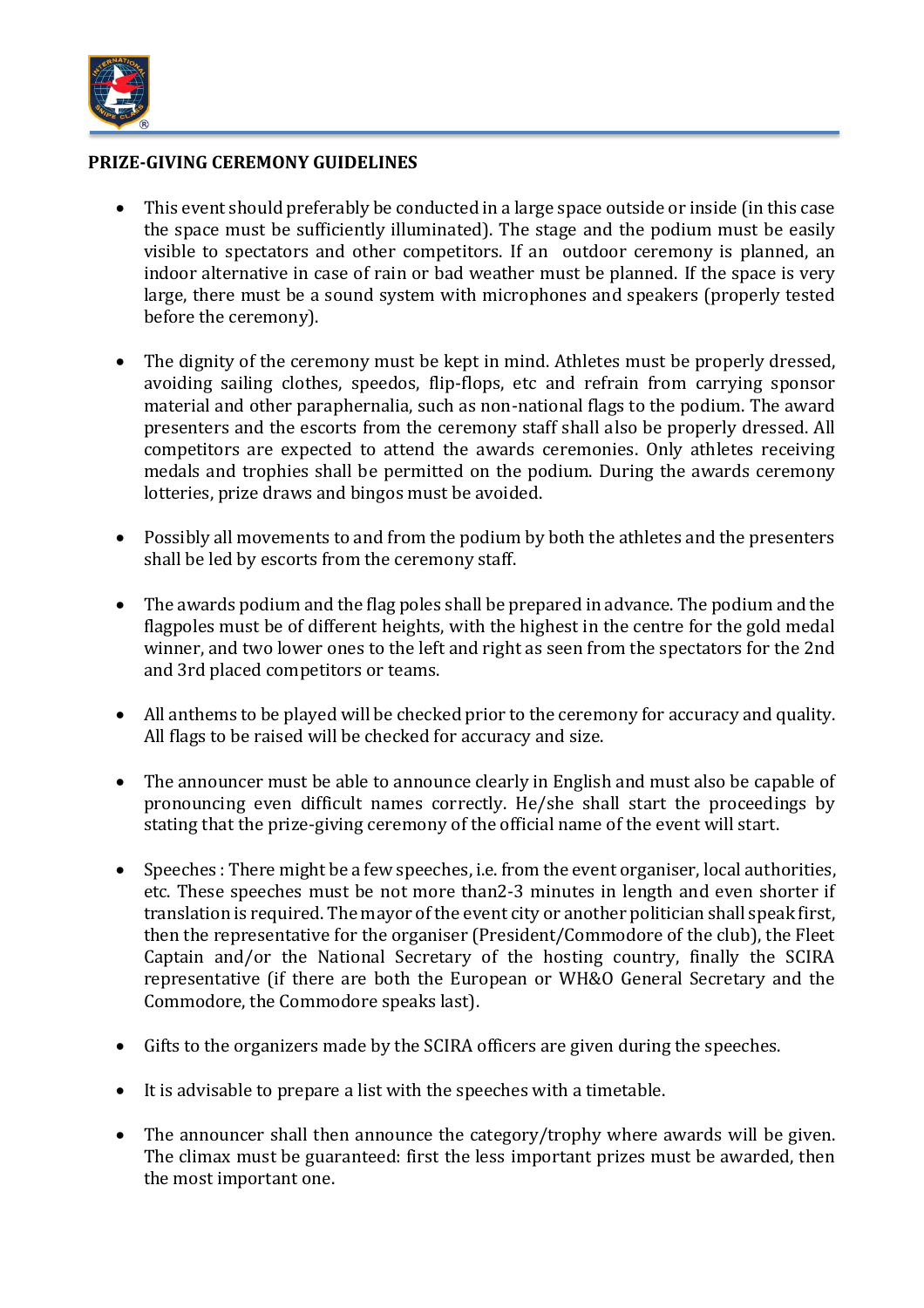

- The announcer shall mention who (with appointment or title) will award the prizes (diplomas, medals and trophies). The lower prizes shall usually be awarded alternatively by an organiser official, SCIRA officer, politician, VIP or special person. The most important trophy shall usually be awarded by the highest SCIRA officer present.
- In the case of Perpetual Trophies, if named in honor or someone, a short note on that person should be made while waiting for the winners to reach the podium.
- The medal winners shall step up onto the podium when called by the announcer and receive their diploma, medal and possible trophies.
- Prior to the ceremony it is advisable to prepare a list of prizes to be awarded prior to the ceremony by combining the winners' names and the name of who (with appointment or title) will award the prizes. The list should be agreed with the SCIRA representative.
- If provided, the prizes #10 to #4 shall be awarded first, starting with #10, as the announcer calls out each recipient's name and country.
- The top 3 competitors/teams shall be called forward by name and country, one by one separately, preferably in the order Bronze (3rd) – Silver (2nd) – Gold (1st).
- The top 3 shall step up onto the podium when called by the announcer and receive their diploma and/or medal and/or trophies. The perpetual trophies shall be awarded last.
- The winners may be asked to say a few words
- Possibly after all prizes of the podium have been awarded, the anthem of the winners will be played as the three medal winners' countries' flags are raised to the top of the flag poles.
- The winners will pose for photographs before stepping off the award podium. Photographers must not be permitted to impede viewing of the medal presentation ceremony by those present.

## **CLOSING CEREMONY**

- The SCIRA flag shall then be lowered. When lowered, it will be neatly folded and handed to the event director who will hand it to the highest SCIRA officer present. He/she will in turn present the SCIRA flag to the representative of the organiser of the next event, if present.
- The highest SCIRA officer present shall then declare the event closed.